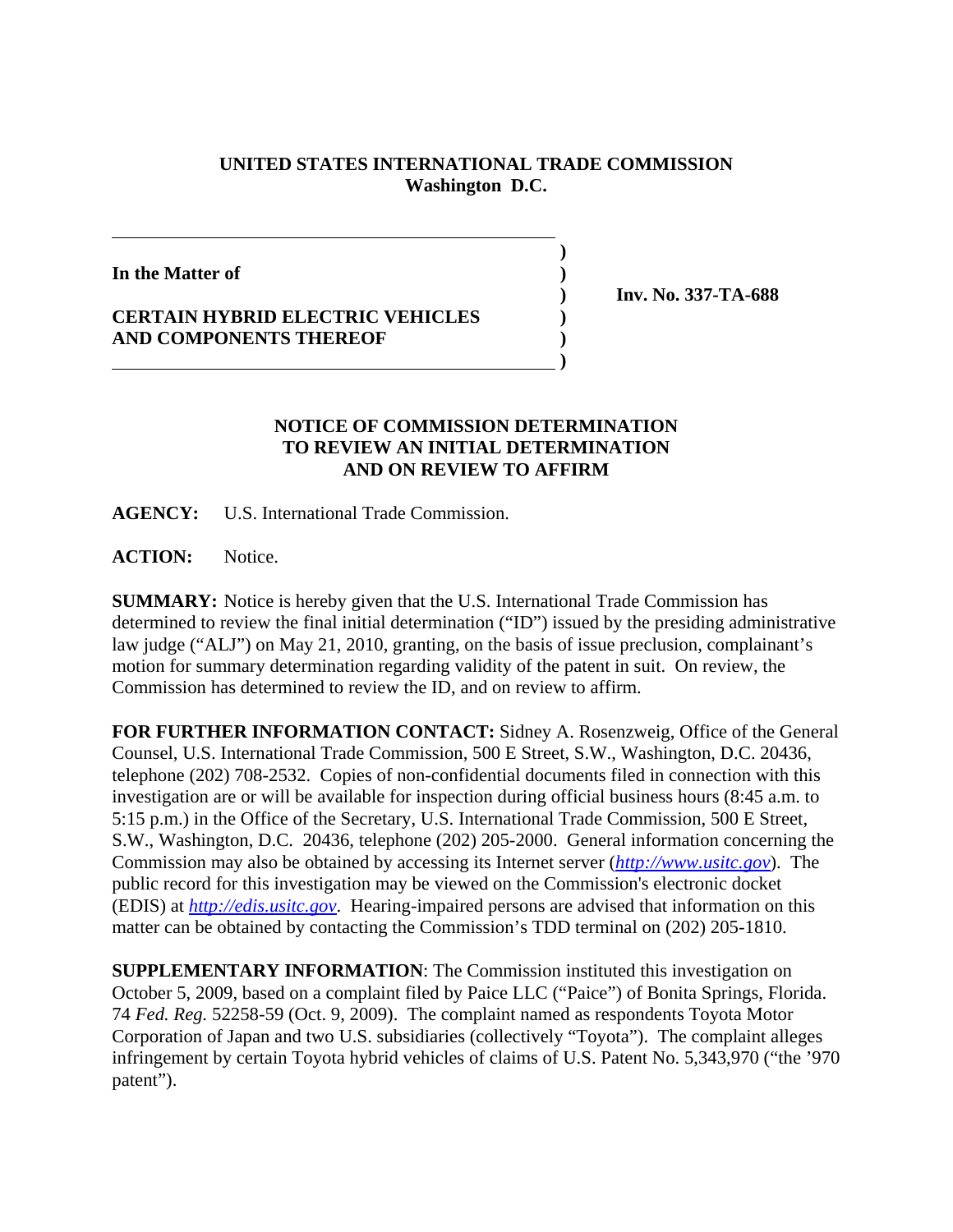In late 2005, the Eastern District of Texas found that certain Toyota hybrid vehicles infringed claims of the '970 patent. Paice and Toyota have contended throughout this investigation that the Texas action must be afforded preclusive effect, though they have disagreed as to the operation and effect of the preclusion. On November 25, 2009, Paice moved – on the basis of claim preclusion and/or issue preclusion – for summary determination that the accused products infringe the '970 patent and that the '970 patent is valid and enforceable. On December 22, 2009, Toyota opposed Paice's motion and cross-moved for summary determination terminating the entirety of the investigation on the basis of claim preclusion. Paice opposed Toyota's crossmotion.

On March 3, 2010, the ALJ issued Order No. 6, which granted Paice's motion (as an ID) and denied Toyota's cross-motion (as a non-ID order). With regard to the ID portion of Order No. 6, the ALJ concluded that all of the factors necessary for claim preclusion had been met with regard to validity, enforceability and infringement. Toyota petitioned for review of the ID, which Paice and the IA opposed.

On April 2, 2010, the Commission determined to review Order No. 6. The Commission reversed the ALJ's finding that claim preclusion prevented relitigation only of Toyota's defenses, while taking no position on other applications of claim preclusion. The Commission also took no position on the question of issue preclusion, and remanded the matter to the ALJ. Comm'n Op. 15 (Apr. 2, 2010).

On remand, the ALJ allowed a new round of briefing on the application of issue preclusion to this investigation. On April 12, 2010, Paice moved for summary determination that issue preclusion prevents relitigation of invalidity. On April 19, 2010, Toyota opposed Paice's motion only as to whether it should be permitted to relitigate questions of obviousness under 35 U.S.C. § 103. That same day, the Commission investigative attorney filed a response in support of Paice.

Having examined the record of this investigation, the Commission has determined to review the ID.

On review, the Commission affirms the ID. In addition to the reasoning set forth in Order No. 11, which the Commission adopts, the Commission finds that if – contrary to the view of the ALJ and the Commission – *KSR International Co. v. Teleflex Inc.*, 550 U.S. 398 (2007) can constitute a change in the law for purposes of providing an exception to issue preclusion, *see* Restatement (Second) of Judgments § 28(3) (1982), then Toyota has not satisfied its burden to support an exception to issue preclusion in this case. This supplemental basis for affirming the ID will be set forth in a separate Commission Opinion.